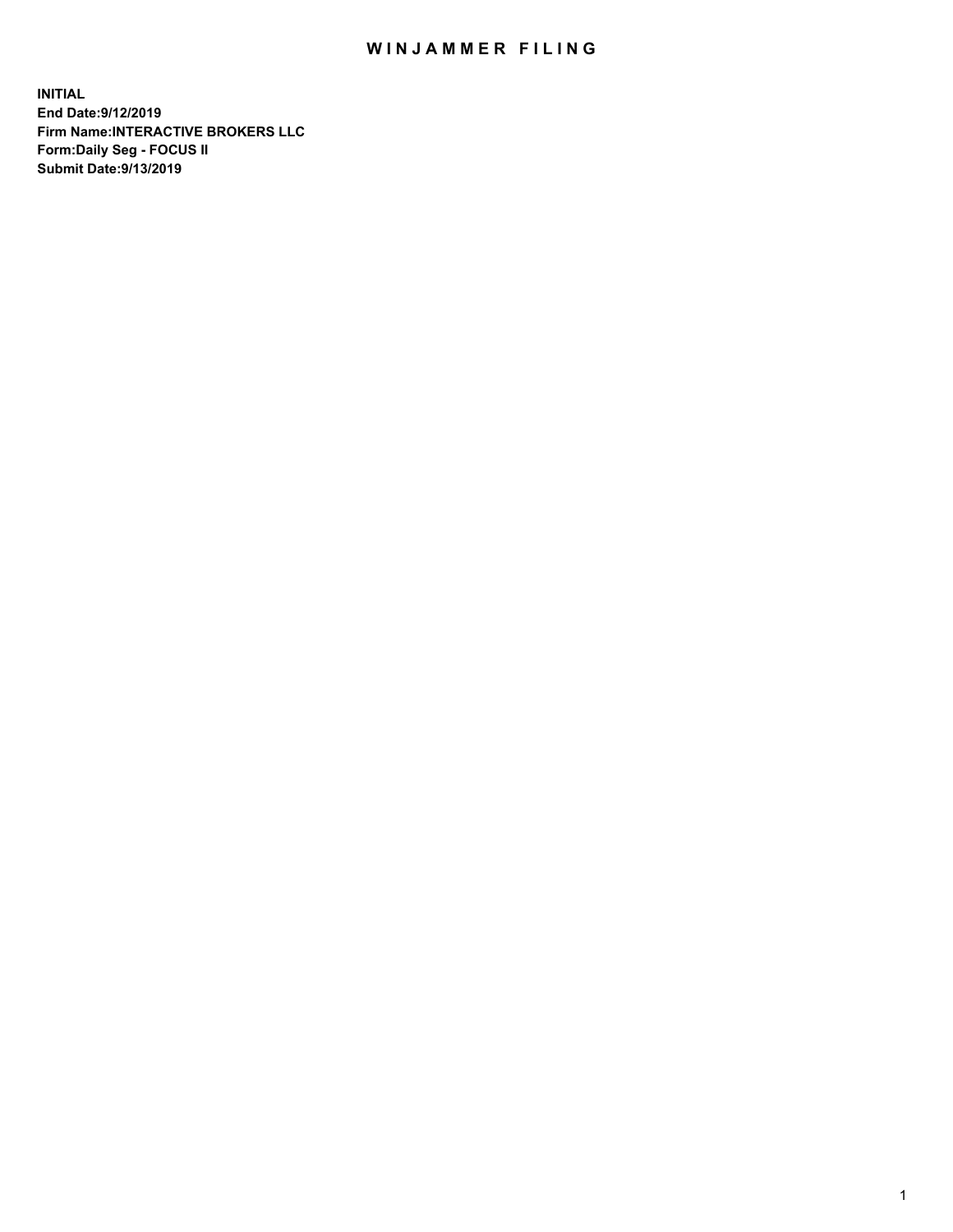**INITIAL End Date:9/12/2019 Firm Name:INTERACTIVE BROKERS LLC Form:Daily Seg - FOCUS II Submit Date:9/13/2019 Daily Segregation - Cover Page**

| Name of Company                                                                                                                                                                                                                                                                                                                | <b>INTERACTIVE BROKERS LLC</b>                                                                  |
|--------------------------------------------------------------------------------------------------------------------------------------------------------------------------------------------------------------------------------------------------------------------------------------------------------------------------------|-------------------------------------------------------------------------------------------------|
| <b>Contact Name</b>                                                                                                                                                                                                                                                                                                            | James Menicucci                                                                                 |
| <b>Contact Phone Number</b>                                                                                                                                                                                                                                                                                                    | 203-618-8085                                                                                    |
| <b>Contact Email Address</b>                                                                                                                                                                                                                                                                                                   | jmenicucci@interactivebrokers.c<br>om                                                           |
| FCM's Customer Segregated Funds Residual Interest Target (choose one):<br>a. Minimum dollar amount: ; or<br>b. Minimum percentage of customer segregated funds required:% ; or<br>c. Dollar amount range between: and; or<br>d. Percentage range of customer segregated funds required between:% and%.                         | $\overline{\mathbf{0}}$<br>$\overline{\mathbf{0}}$<br>155,000,000 245,000,000<br>0 <sub>0</sub> |
| FCM's Customer Secured Amount Funds Residual Interest Target (choose one):<br>a. Minimum dollar amount: ; or<br>b. Minimum percentage of customer secured funds required:% ; or<br>c. Dollar amount range between: and; or<br>d. Percentage range of customer secured funds required between:% and%.                           | $\overline{\mathbf{0}}$<br>0<br>80,000,000 120,000,000<br>0 <sub>0</sub>                        |
| FCM's Cleared Swaps Customer Collateral Residual Interest Target (choose one):<br>a. Minimum dollar amount: ; or<br>b. Minimum percentage of cleared swaps customer collateral required:% ; or<br>c. Dollar amount range between: and; or<br>d. Percentage range of cleared swaps customer collateral required between:% and%. | $\overline{\mathbf{0}}$<br><u>0</u><br>$\underline{0}$ $\underline{0}$<br>00                    |

Attach supporting documents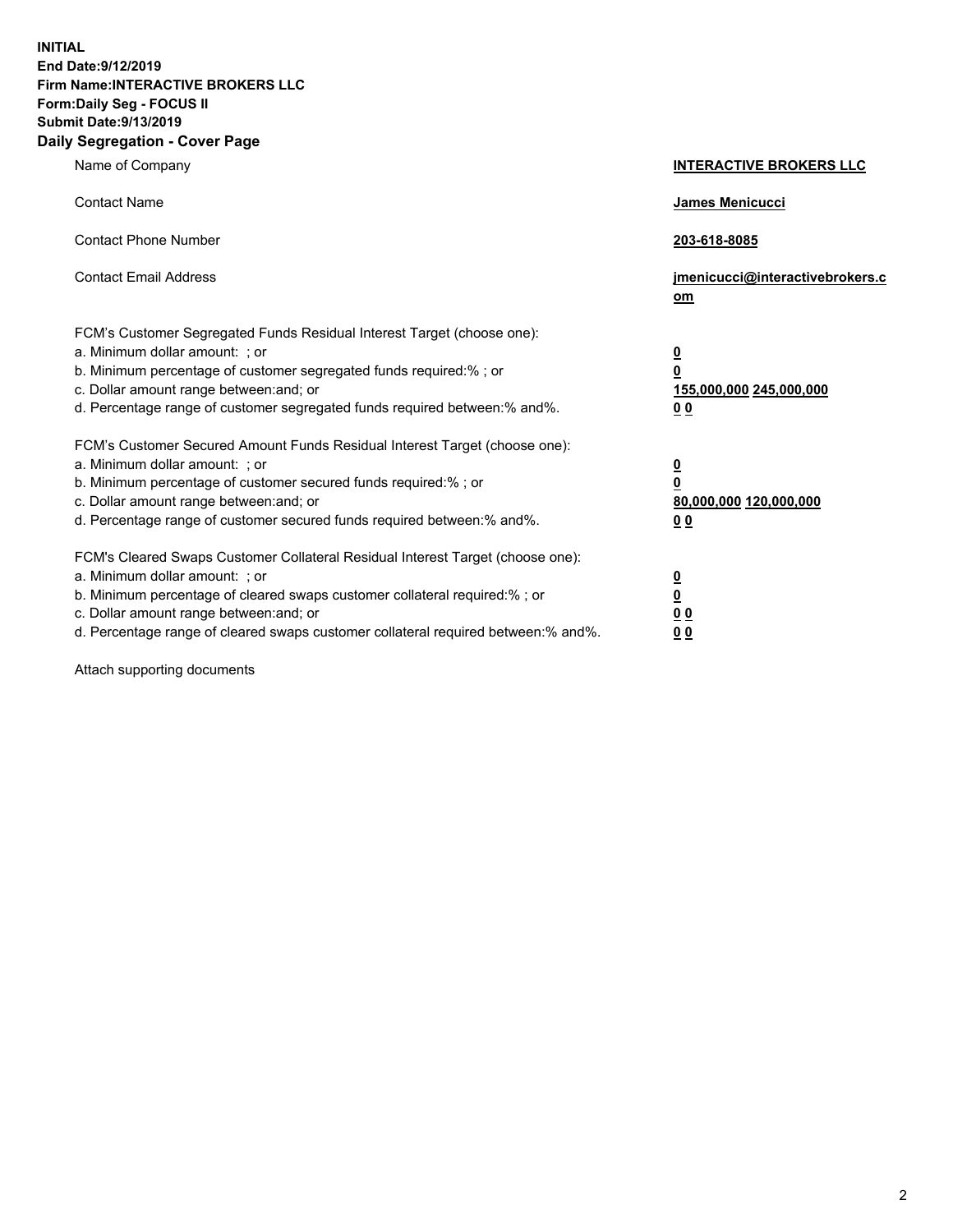## **INITIAL End Date:9/12/2019 Firm Name:INTERACTIVE BROKERS LLC Form:Daily Seg - FOCUS II Submit Date:9/13/2019 Daily Segregation - Secured Amounts**

|     | Daily Segregation - Secured Amounts                                                         |                                                            |
|-----|---------------------------------------------------------------------------------------------|------------------------------------------------------------|
|     | Foreign Futures and Foreign Options Secured Amounts                                         |                                                            |
|     | Amount required to be set aside pursuant to law, rule or regulation of a foreign            | $0$ [7305]                                                 |
|     | government or a rule of a self-regulatory organization authorized thereunder                |                                                            |
| 1.  | Net ledger balance - Foreign Futures and Foreign Option Trading - All Customers             |                                                            |
|     | A. Cash                                                                                     | -20,546,655 [7315]                                         |
|     | B. Securities (at market)                                                                   | $0$ [7317]                                                 |
| 2.  | Net unrealized profit (loss) in open futures contracts traded on a foreign board of trade   | 531, 104, 332 [7325]                                       |
| 3.  | Exchange traded options                                                                     |                                                            |
|     | a. Market value of open option contracts purchased on a foreign board of trade              | 43,605 [7335]                                              |
|     | b. Market value of open contracts granted (sold) on a foreign board of trade                | -49,356 [7337]                                             |
| 4.  | Net equity (deficit) (add lines 1. 2. and 3.)                                               | 510,551,926 [7345]                                         |
| 5.  | Account liquidating to a deficit and account with a debit balances - gross amount           | 34,249 [7351]                                              |
|     | Less: amount offset by customer owned securities                                            | 0 [7352] 34,249 [7354]                                     |
| 6.  | Amount required to be set aside as the secured amount - Net Liquidating Equity              | 510,586,175 [7355]                                         |
|     | Method (add lines 4 and 5)                                                                  |                                                            |
| 7.  | Greater of amount required to be set aside pursuant to foreign jurisdiction (above) or line | 510,586,175 [7360]                                         |
|     | 6.                                                                                          |                                                            |
|     | FUNDS DEPOSITED IN SEPARATE REGULATION 30.7 ACCOUNTS                                        |                                                            |
| 1.  | Cash in banks                                                                               |                                                            |
|     | A. Banks located in the United States                                                       | 92,581,802 [7500]                                          |
|     | B. Other banks qualified under Regulation 30.7                                              | 0 [7520] 92,581,802 [7530]                                 |
| 2.  | Securities                                                                                  |                                                            |
|     | A. In safekeeping with banks located in the United States                                   | 462,412,362 [7540]                                         |
| 3.  | B. In safekeeping with other banks qualified under Regulation 30.7                          | 0 [7560] 462,412,362 [7570]                                |
|     | Equities with registered futures commission merchants<br>A. Cash                            |                                                            |
|     | <b>B.</b> Securities                                                                        | $0$ [7580]                                                 |
|     |                                                                                             | $0$ [7590]                                                 |
|     | C. Unrealized gain (loss) on open futures contracts<br>D. Value of long option contracts    | $0$ [7600]<br>$0$ [7610]                                   |
|     | E. Value of short option contracts                                                          | 0 [7615] 0 [7620]                                          |
| 4.  | Amounts held by clearing organizations of foreign boards of trade                           |                                                            |
|     | A. Cash                                                                                     | $0$ [7640]                                                 |
|     | <b>B.</b> Securities                                                                        | $0$ [7650]                                                 |
|     | C. Amount due to (from) clearing organization - daily variation                             | $0$ [7660]                                                 |
|     | D. Value of long option contracts                                                           | $0$ [7670]                                                 |
|     | E. Value of short option contracts                                                          | 0 [7675] 0 [7680]                                          |
| 5.  | Amounts held by members of foreign boards of trade                                          |                                                            |
|     | A. Cash                                                                                     | 448,568,367 [7700]                                         |
|     | <b>B.</b> Securities                                                                        | $0$ [7710]                                                 |
|     | C. Unrealized gain (loss) on open futures contracts                                         | 524, 165, 352 [7720]                                       |
|     | D. Value of long option contracts                                                           | 43,605 [7730]                                              |
|     | E. Value of short option contracts                                                          | <mark>-49,356</mark> [7735] <mark>75,591,234</mark> [7740] |
| 6.  | Amounts with other depositories designated by a foreign board of trade                      | $0$ [7760]                                                 |
| 7.  | Segregated funds on hand                                                                    | $0$ [7765]                                                 |
| 8.  | Total funds in separate section 30.7 accounts                                               | 630, 585, 398 [7770]                                       |
| 9.  | Excess (deficiency) Set Aside for Secured Amount (subtract line 7 Secured Statement         | 119,999,223 [7380]                                         |
|     | Page 1 from Line 8)                                                                         |                                                            |
| 10. | Management Target Amount for Excess funds in separate section 30.7 accounts                 | 80,000,000 [7780]                                          |
| 11. | Excess (deficiency) funds in separate 30.7 accounts over (under) Management Target          | 39,999,223 [7785]                                          |
|     |                                                                                             |                                                            |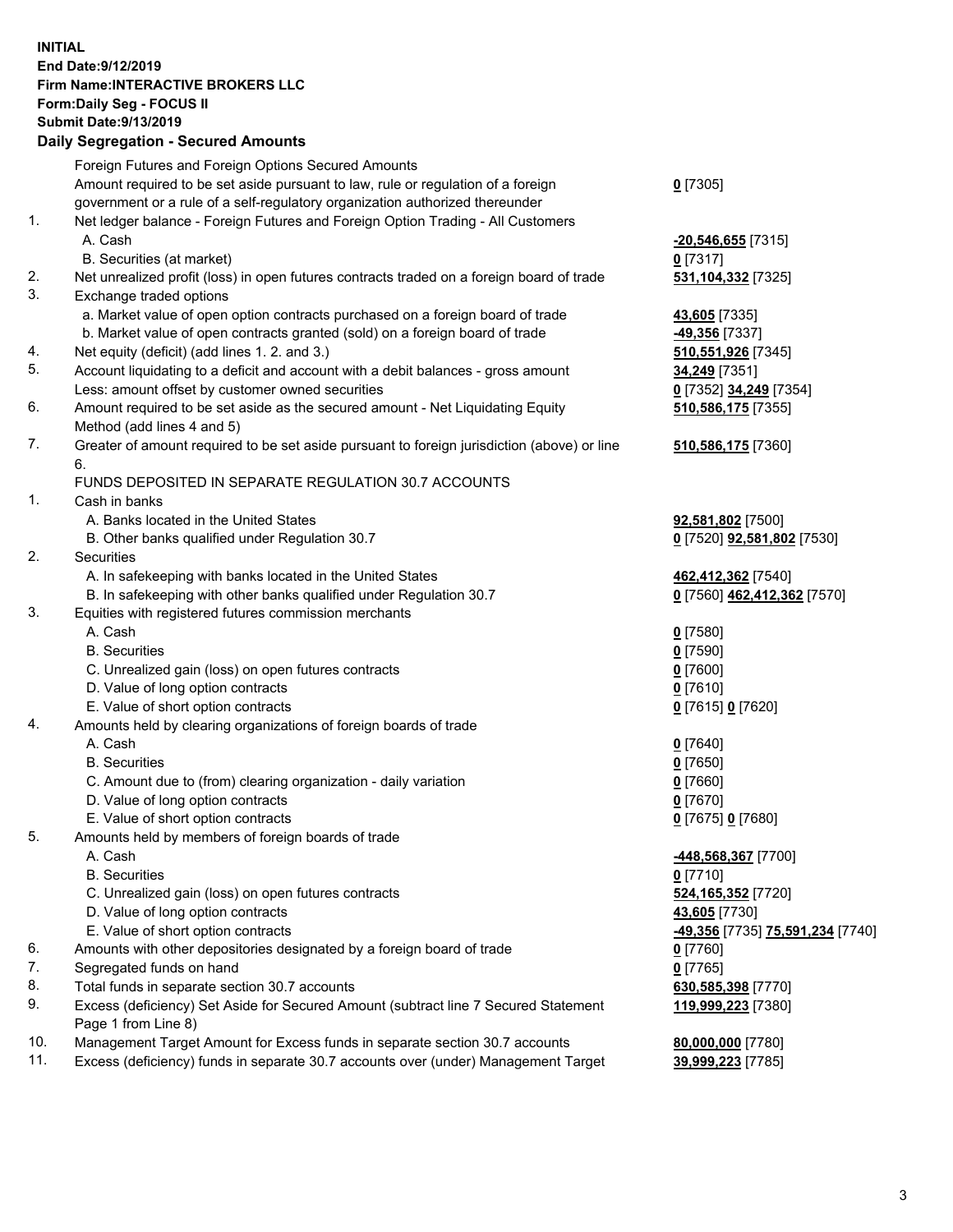**INITIAL End Date:9/12/2019 Firm Name:INTERACTIVE BROKERS LLC Form:Daily Seg - FOCUS II Submit Date:9/13/2019 Daily Segregation - Segregation Statement** SEGREGATION REQUIREMENTS(Section 4d(2) of the CEAct) 1. Net ledger balance A. Cash **4,188,432,014** [7010] B. Securities (at market) **0** [7020] 2. Net unrealized profit (loss) in open futures contracts traded on a contract market **-78,603,638** [7030] 3. Exchange traded options A. Add market value of open option contracts purchased on a contract market **234,781,324** [7032] B. Deduct market value of open option contracts granted (sold) on a contract market **-247,040,627** [7033] 4. Net equity (deficit) (add lines 1, 2 and 3) **4,097,569,073** [7040] 5. Accounts liquidating to a deficit and accounts with debit balances - gross amount **1,207,949** [7045] Less: amount offset by customer securities **0** [7047] **1,207,949** [7050] 6. Amount required to be segregated (add lines 4 and 5) **4,098,777,022** [7060] FUNDS IN SEGREGATED ACCOUNTS 7. Deposited in segregated funds bank accounts A. Cash **977,333,298** [7070] B. Securities representing investments of customers' funds (at market) **1,977,545,180** [7080] C. Securities held for particular customers or option customers in lieu of cash (at market) **0** [7090] 8. Margins on deposit with derivatives clearing organizations of contract markets A. Cash **3,367,482** [7100] B. Securities representing investments of customers' funds (at market) **1,349,527,571** [7110] C. Securities held for particular customers or option customers in lieu of cash (at market) **0** [7120] 9. Net settlement from (to) derivatives clearing organizations of contract markets **3,471,434** [7130] 10. Exchange traded options A. Value of open long option contracts **235,853,144** [7132] B. Value of open short option contracts **-248,153,909** [7133] 11. Net equities with other FCMs A. Net liquidating equity **0** [7140] B. Securities representing investments of customers' funds (at market) **0** [7160] C. Securities held for particular customers or option customers in lieu of cash (at market) **0** [7170] 12. Segregated funds on hand **0** [7150] 13. Total amount in segregation (add lines 7 through 12) **4,298,944,200** [7180] 14. Excess (deficiency) funds in segregation (subtract line 6 from line 13) **200,167,178** [7190] 15. Management Target Amount for Excess funds in segregation **155,000,000** [7194] **45,167,178** [7198]

16. Excess (deficiency) funds in segregation over (under) Management Target Amount Excess